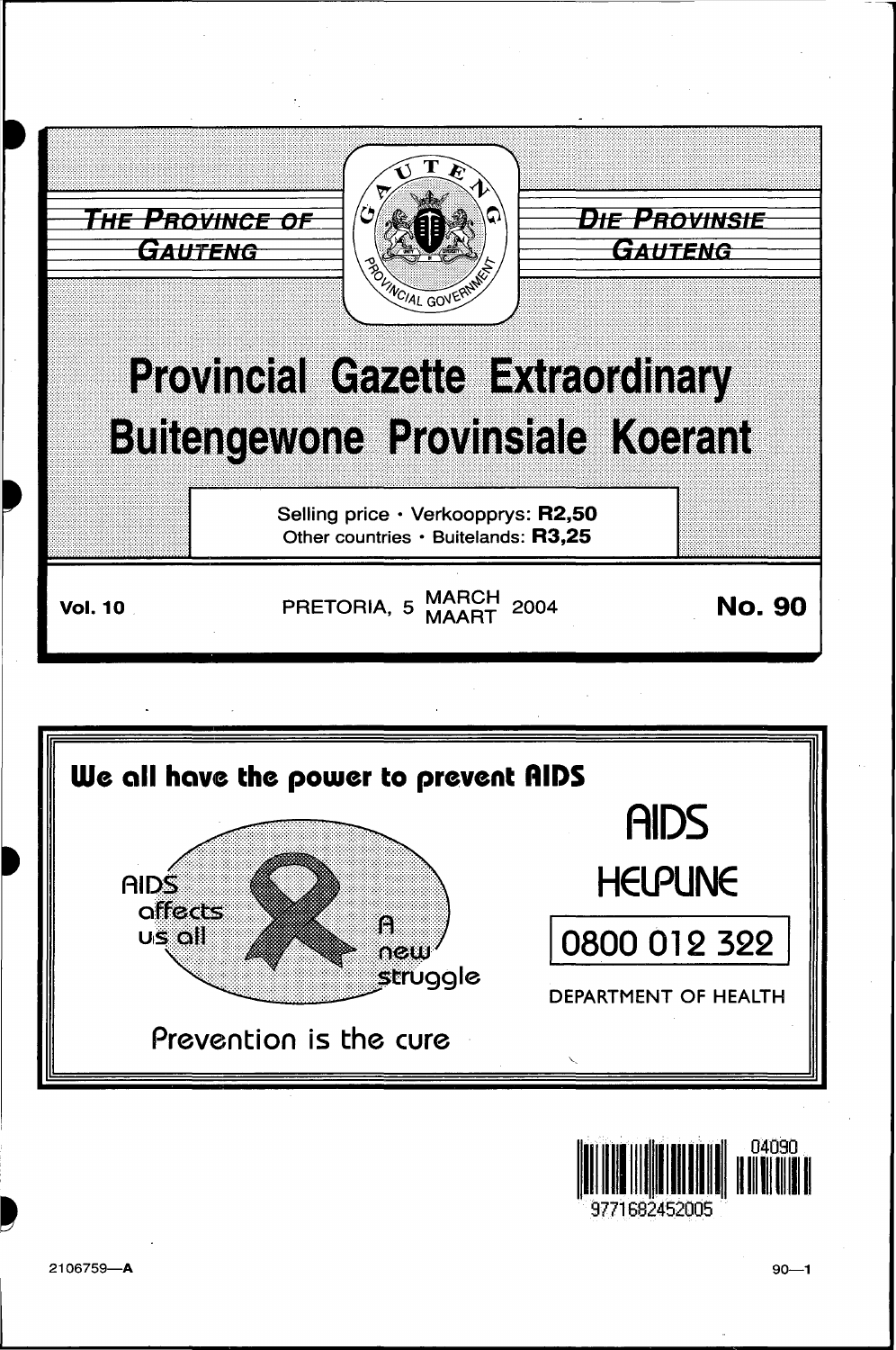|     | <b>CONTENTS</b>       |             |                |
|-----|-----------------------|-------------|----------------|
| No. | $\alpha$ . $\alpha$   | Page<br>No. | Gazette<br>No. |
|     | <b>GENERAL NOTICE</b> |             |                |
| 733 |                       | з           | 90             |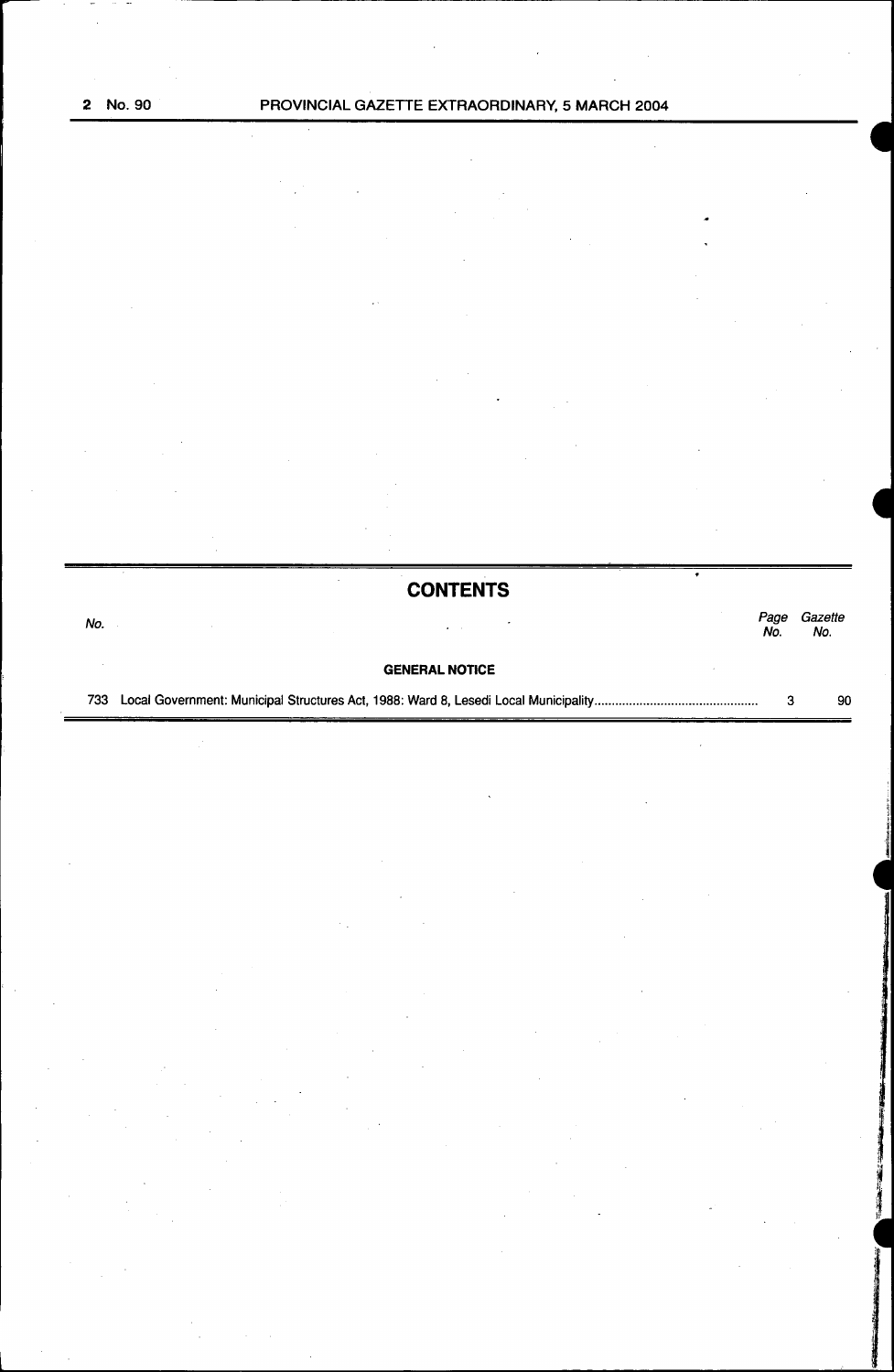BUITENGEWONE PROVINSIALE KOERANT, 5 MAART 2004

# GENERAL NOTICE

### NOTICE 733 OF 2004

## LOCAL GOVERNMENT MUNICIPAL STRUCTURES ACT, 1998: WARD 8, LESEDI LOCAL MUNICIPALITY

In terms of section 25 (4) of the Local Government: Municipal Structures Act, 1998, I, Trevor George Fowler, Member of the Executive Council responsible for Local Government in the Province of Gauteng, hereby determine the date for the by-election in Ward 8, Lesedi Local Municipality, as 31 March 2004.

Given under my hand at Johannesburg on this  $4<sup>th</sup>$  day of March, Two Thousand and Four.

 $\mathcal{L}_{\mathcal{F}}^{\mathcal{G}_{\mathcal{F}}}(\mathbf{f}_{\mathbf{u}}^{\mathcal{G}})$ 

 $\mathbb{L}$ 

**Fowle**<br>T G FOWLER, MEMBER OF THE EXECUTIVE COUNCIL RESPONSIBLE FOR LOCAL GOVERNMENT: GAUTENG PROVINCE